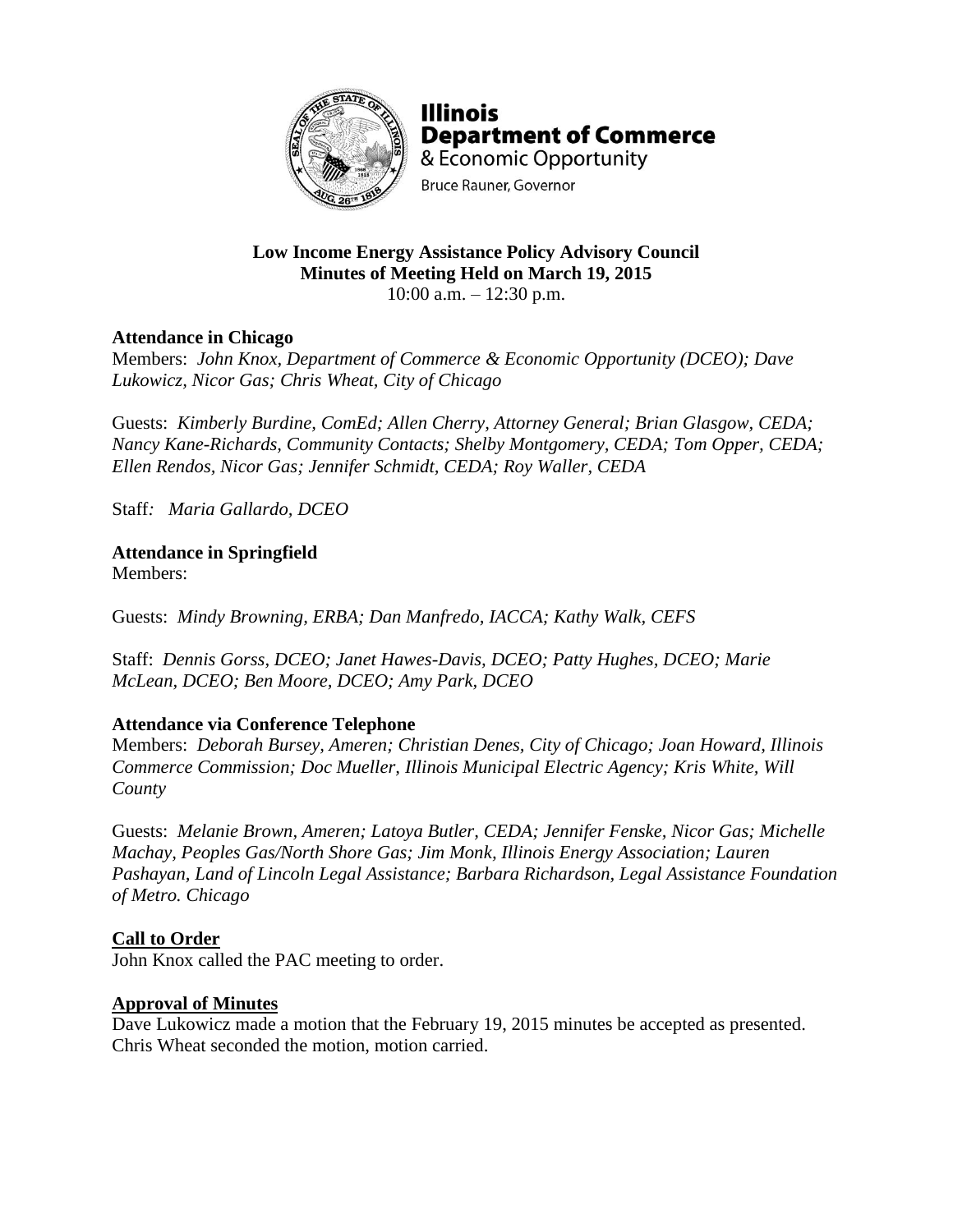## **Fiscal Report**

John Knox mentioned OEA has not received a decision or directive regarding Program Year 2016 State LIHEAP or PIPP funding. OEA will continue to prepare and plan for full funding from the Illinois Supplemental Fund and will work hard to keep the Governor's Office and the legislative process fully informed of both the mechanics of the PIPP and LIHEAP programs as well as the impact any changes in funding would have on the program and the low income households we serve.

Ben Moore covered the provided fiscal overview. OEA has about \$27.6 million out to the LAAs in Weatherization money. OEA is in the process of closing the DOE weatherization grants for FY '14 and modifying any remaining funds to FY '15. Ben hopes to get the modifications, with full administration funds, out to the LAAs soon so they have sufficient time to spend the money.

In LIHEAP there is about \$230 million out to the LAAs and about \$219 has been expended, leaving about \$10.4 available. It looks like this will be the first time in many years that there will be unserved clients. CEDA has had to quit taking applications, and OEA is monitoring the rest of the State to see how they are doing.

## **Weatherization**

John Knox talked about the production numbers provided in the overview. The agencies are down to the last four or five months and production is healthy but there is still a lot to do as is the case at this time each year. As far as spending, OEA is at about 58% of the allocated grants.

John talked about the Quality Control Inspector (QCI) Certification requirement by DOE. The test is very rigorous and a lot of people are failing. John explained that it will be a challenge to meet this training requirement by July, 2015. In May and June OEA will need to look at ways to meet the requirement, possibly sharing certified employees or contracting out. The U of I is looking at ways to help people prepare to retake the written test.

This past month OEA held a roundtable that ICAA helped facilitate. It was held in Rosemont, in conjunction with a Weatherization Conference sponsored by Wisconsin Energy. The roundtable covered what is currently happening with the program and answered technical questions for agency personnel.

OEA has received approval from Director Schultz to move ahead with the RFP to replace the current WeatherWorks system with a management and energy audit system for the Illinois Home Weatherization Assistance Program.

# **LIHEAP/PIPP**

Maria Gallardo provided program updates on LIHEAP and PIPP, reviewing the information provided in the Program Status Summary.

Maria stated that LIHEAP has spent \$148.1 million on behalf of 264,803 households.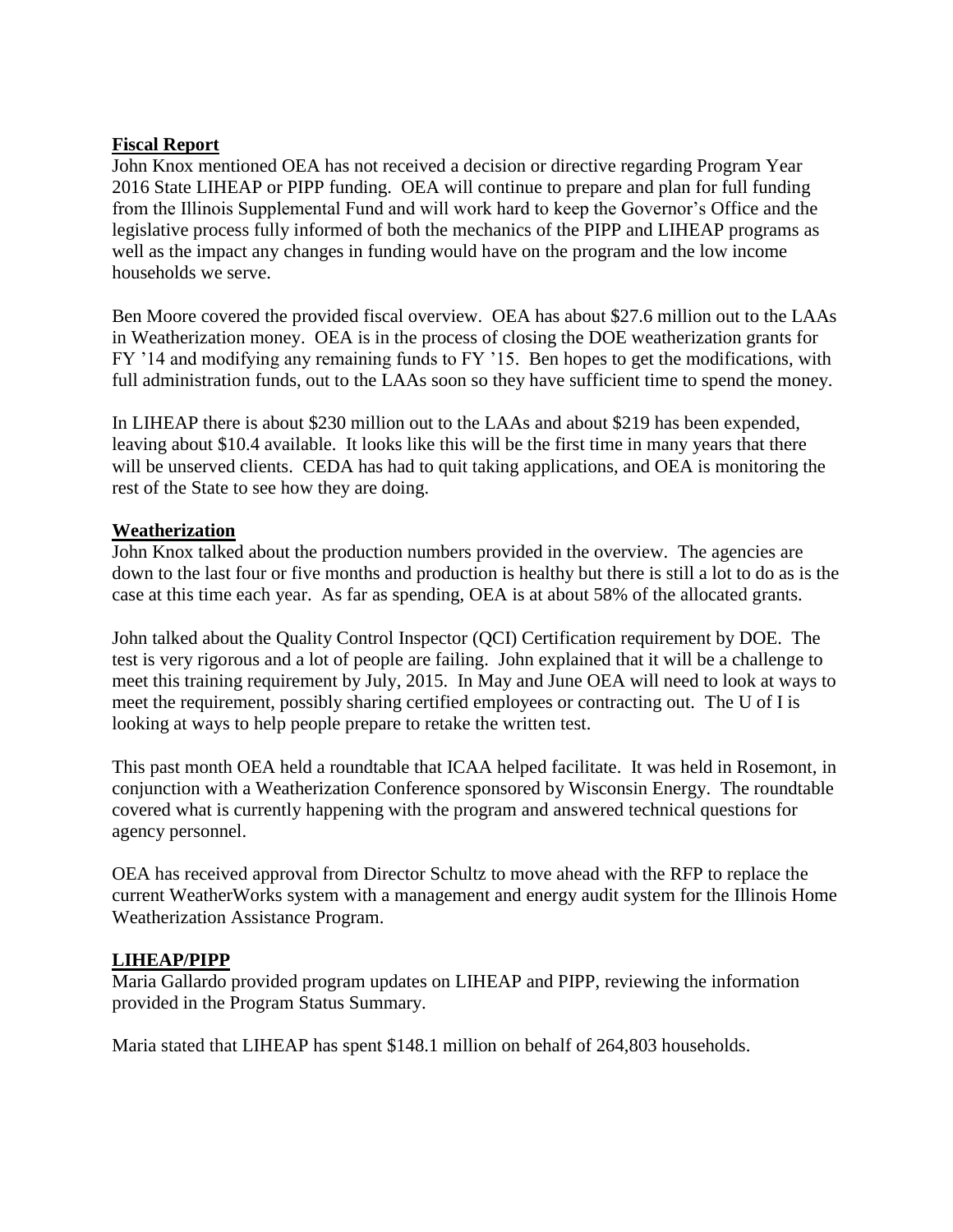Maria stated that there are 55,863 households receiving PIPP benefits. The average annual PIPP benefit in FY15 is \$1,106 as opposed to \$904 in FY14.

The new PIPP Recertification and True-Up process was deployed in STARS on February 15, 2015. We are currently receiving the 60 day advance true-up notices from the utilities in STARS. The first recertification and true-ups should start by mid-April. OEA is currently drafting a procedure letter to the LAAs answering questions that came up during the webinars offered to the LAAs related to the new PIPP Recertification and True-Up process. OEA's hope is to get that out to the agencies by next week. Also, a letter has been drafted to PIPP clients letting them know the recertification process is going to change and to look for more information from their local agency. However, the letter hasn't been sent until OEA finishes the PIPP drop list so that clients won't get a letter telling them to come in at a later date for their true-up and then a letter dropping them from the PIPP program.

Maria talked about propane. There has been a drop in propane applications from this time last year by 18%. It seems that the prices have remained steady so far and there doesn't seem to be a transportation issue. It was discussed that it would be helpful to offer the benefit during the summer months when the prices are lower. Maria explained that when the discussion came up last year, the LAAs mentioned that if a cooling program was offered they would be busy with that program and that most of their propane clients were elderly or disabled so they would be served in September. There was discussion about ways to get the lower rate without being able to pay for it until the program starts in September. It was also brought up that we need to continue this discussion before there is a crisis and OEA has to deal with it.

The 2015 Annual Energy Assistance Conference will be held this year in Springfield from June 9-11. More information will be forthcoming at a later date.

John discussed how the process was going regarding the PIPP drops due to funding limitations in FY16. Much discussion followed regarding how OEA got into this position to begin with. John explained how OEA came to the decision that the last clients enrolled in PIPP would be the first to be dropped. He also explained that it was more equitable to sort the list by number of benefits provided rather than enrollment date, so that was how it was done. There are about 1,018 clients on the list in the Ameren territory, 7,400 in Peoples Gas and 5 in Nicor. There was extensive discussion about the problems with allowing ComEd customers to remain on the PIPP and then giving them a DVP for the other utility. It was asked if we did this in PY16 would it be offered that way going forward. It was suggested that this would be a trial period using this as an option to lower the impact to the clients. There was extensive discussion on who could appeal, and how the appeal process would work. Discussion followed about the client letter, what needed to be added, and how we can't add too much without confusing the clients any further. Anyone who has suggestions about Legal Services contact information or other information for the letter is to email those to Maria by tomorrow close of business. Once all the decisions have been made and the final letter is ready, it will be sent along with the final drop list to everyone.

## **New Business**

John Knox discussed the problems OEA faces with starting the LIHEAP program in September. OEA receives the new LIHEAP federal award from HHS on October 1st, but doesn't usually